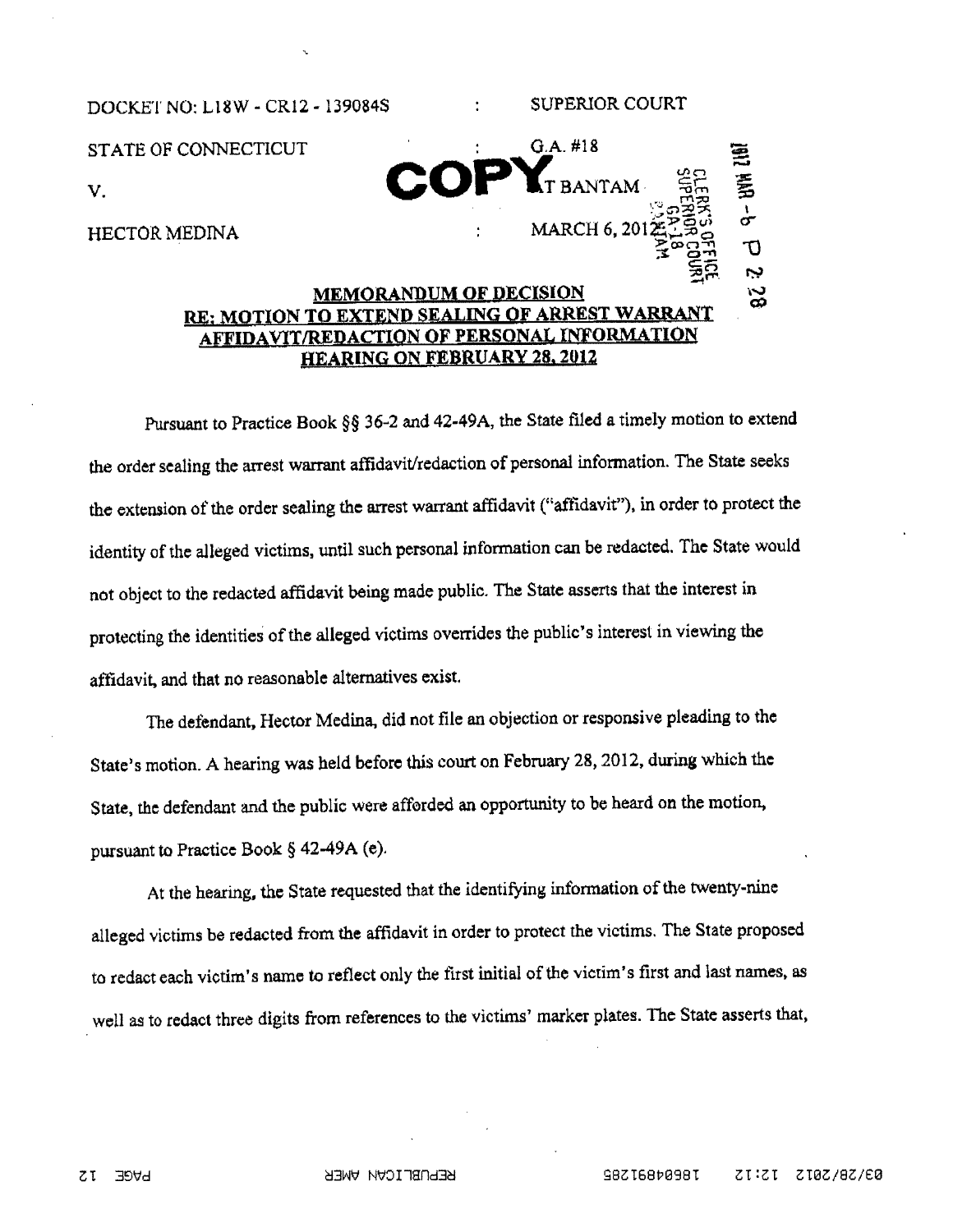under this proposed redaction, the substance of the affidavit remains intact, and redaction is a reasonable alternative to sealing the affidavit. The defendant stated that he was satisfied with the redaction, as proposed by the State.

Mr. Kevin Litten, a reporter for the Republican-American newspaper, was also heard on the motion. See Practice Book  $\S$  42-49A (e). Mr. Litten requested that the court deny the motion to extend and redact based on the importance of the public's right of access to the information. Mr. Litten stated that the protection of the victims' identifying information under the facts of the present case would be out of line with court practice in Connecticut. Mr. Litten noted that victims' identities are usually protected only in extraordinarily sensitive cases, such as sexual assaults and cases involving minors. Mr. Litten asserted that, under the facts of the present case, the public's right to the information outweighs the interest in protecting the victims' identities, In response, the State argued that the victims' identities are ultra-sensitive information, and that the Practice Book and General Statutes are not so narrow as to only permit redaction of information in exceptional cases. Mr. Litten noted that the present case is extraordinary because it involves a police officer, but asserted that there is an overriding public interest to open the file in its entirety so that the public knows what is taking place in the case, including the victims' names. Mr. Litten also asked the State to explain, with more specificity, the nature of the harm from which it was seeking to protect the victims. The State responded that the protection it sought for the victims was protection from the public, asserting that there was no useful purpose for the press to have the victims' identifying information.

"Except as otherwise provided by law, there shall be a presumption that documents filed with the court shall be available to the public." Practice Book  $\S$  42-49A (a). In Rosado v.

 $\overline{2}$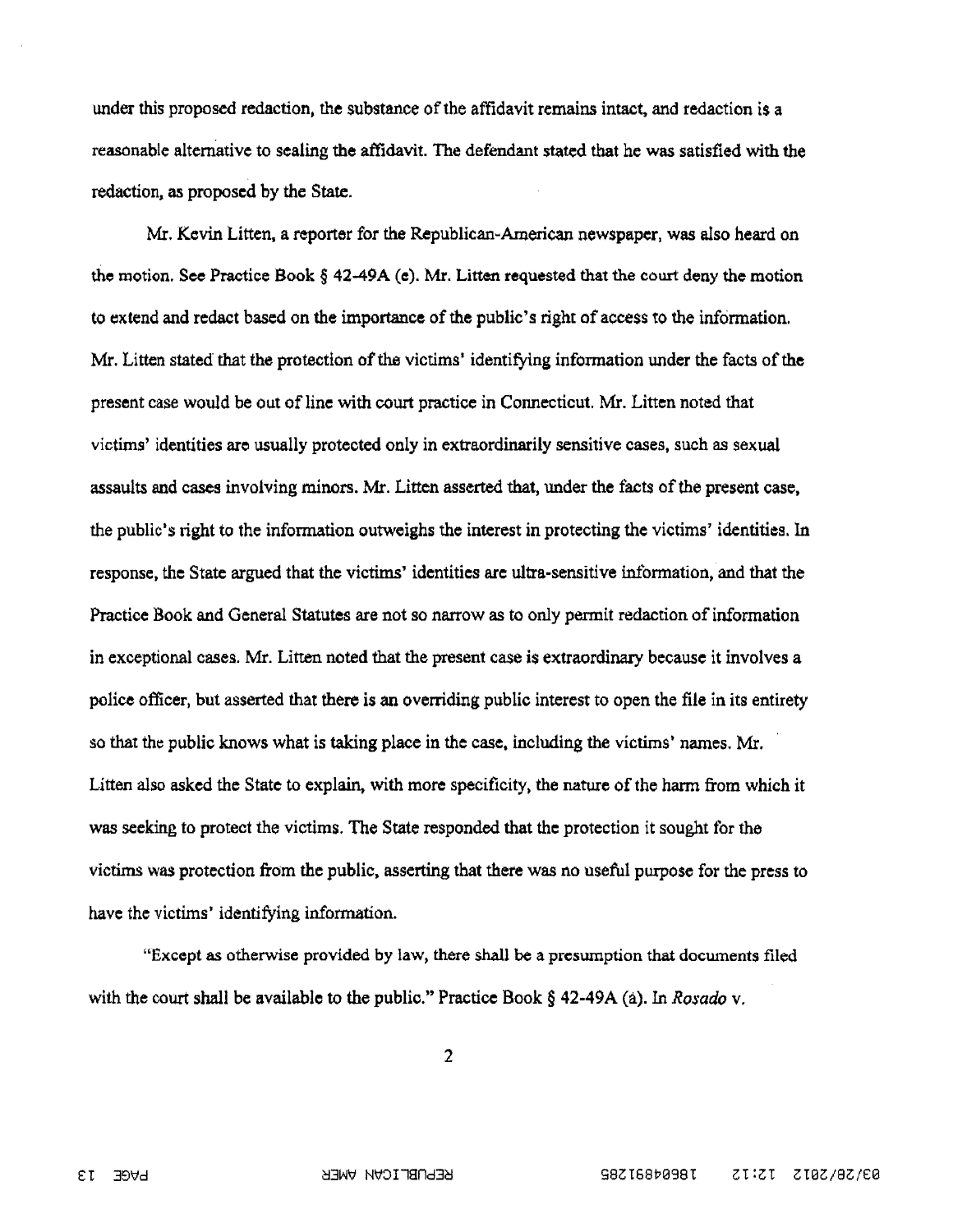Bridgeport Roman Catholic Diocesan Corp., <sup>292</sup> Conn. 1, 47-48, <sup>970</sup> A.2d <sup>656</sup> (2009), our Supreme Court held that the common law right of public access is limited to "judicial documents" and "judicial documents are those filed with a court upon which the court reasonably could rely in the performance of its adjudicatory function. .. ." "An affidavit in suppor<sup>t</sup> of an arrest warrant is necessary and relevant to the performance of the judicial function and, accordingly, is a judicial record." State v. Davis, 48 Conn. Sup. 147, 152, 834 A.2d 805 (2003). The court may seal a judicial document only if (1) it concludes that a sealing order is necessary to preserve an interest which is determined to override the public's interest in viewing the document; (2) the court first considers reasonable alternatives to any such order; (3) the order is no broader than necessary to protect the overriding interest; and (4) the court articulates the overriding interest being protected and specifies the findings underlying the sealing order. Practice Book  $\S 42-49A$  (c), (d).<sup>1</sup>

In the presen<sup>t</sup> case, the parties contend that <sup>a</sup> reasonable alternative to sealing the affidavit is to redact the victims' identifying information in order to protect the victims, in cases

3

<sup>&</sup>lt;sup>1</sup> "Upon written motion of the prosecuting authority or of the defendant, or upon its own motion, the judicial authority may order that files, affidavits, documents, or other materials on file or lodged with the court or in connection with a court proceeding be sealed or their disclosure limited only if the judicial authority concludes that such order is necessary to preserve an interest which is determined to override the public's interest in viewing such materials. The judicial authority shall first consider reasonable alternatives to any such order and any such order shall be no broader than necessary to protect such overriding interest. An agreement of the parties to seal or limit the disclosure of documents on file with the court or filed in connection with <sup>a</sup> court proceeding shall not constitute a sufficient basis for the issuance of such an order." Practice Book § 42-49A (c). "In connection with any order issued pursuant to subsection (c) of this section, the judicial authority shall articulate the overriding interest being protected and shall specify its findings underlying such order and the duration of such order." Practice Book § 42-49A (d).